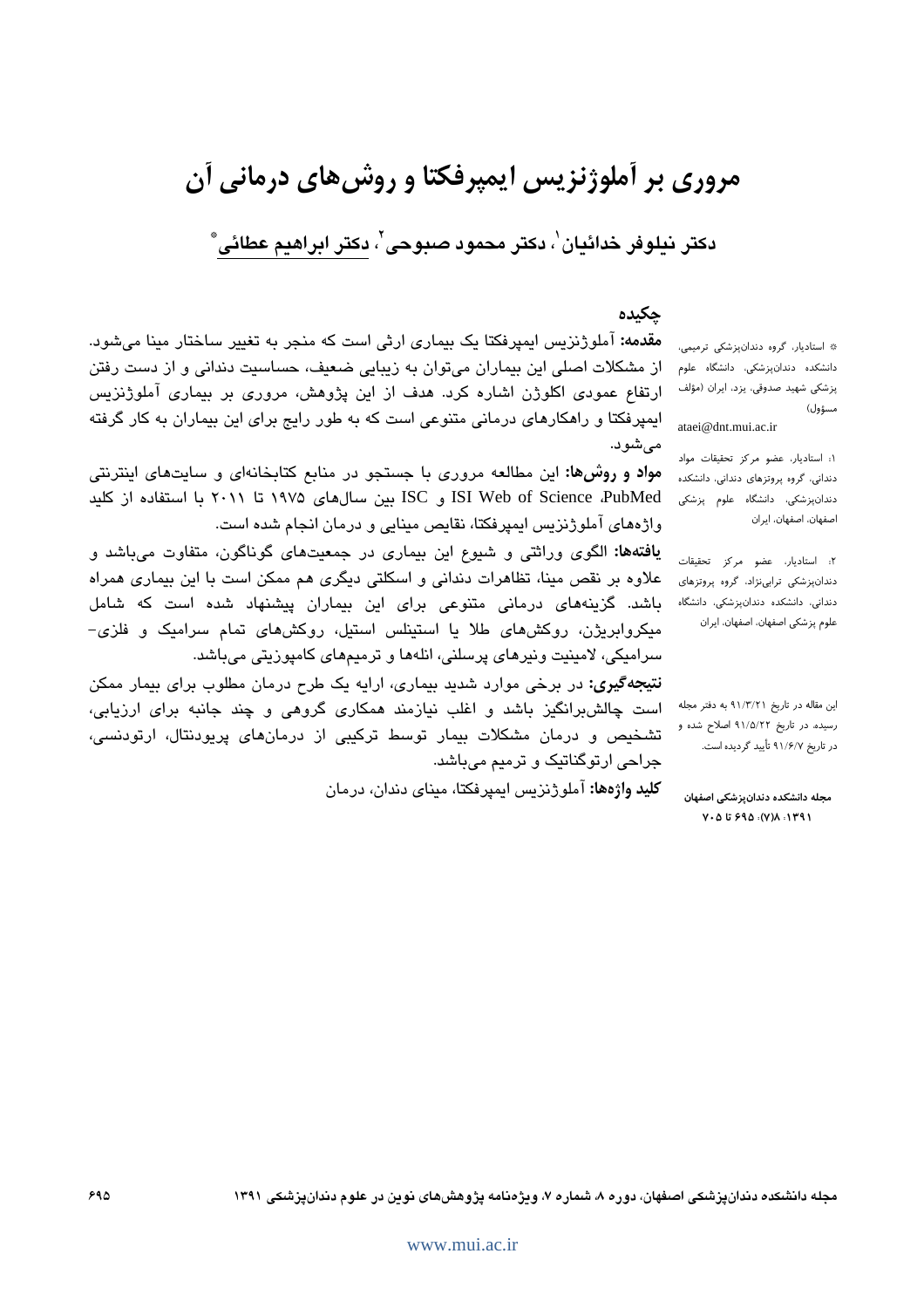#### مقدمه

مینای دندان یک بافت بسیار مینرالیزه در بدن انسان می باشد که بیش از ۸۵ درصد حجمی آن را کریستالهای هیدروکسی آپاتیت تشکیل میدهد[۲، ۱]. خواص فیزیکی و عملکرد فیزیولوژیک مینا به طور مستقیم به ترکیب، جهتگیری و شکل اجزای معدنی آن وابسته است[۳]. حین ارگانوژنز، مینا از یک بافت نرم و انعطافپذیر به شکل نهایی آن که تقریباً به طور کامل عاری از پروتئین میباشد، تبدیل میشود[۴]. ترکیب نهایی مینا، بازتابی از فعالیتهای سلولی و ملکولی بی همتایی است که حین تشکیل آن رخ میدهد. انحراف از این الگو ممکن است منجر به آملوژنزیس ایمپرفکتا شود. هدف از این پژوهش، مروری بر بیماری آملوژنزیس ایمپرفکتا و راهکارهای درمانی متنوعی است كه براي اين بيماران توصيه مي شود.

# شرح مقاله

این مطالعه مروری با جستجو در منابع کتابخانهای و سایتهای اينترنتي ISI Web of Science ،PubMed و ISC بين سال های ۱۹۷۵ تا ۲۰۱۱ با استفاده از کلید واژههای آملوژنزیس ایمپرفکتا، نقایص مینایی و درمان انجام شده است.

# يافتهها

تعريف

آملوژنزیس ایمپرفکتا یک عارضه تکاملی و اغلب ارثی است که نشانگر تغییرات تکاملی در ساختار مینا در عدم وجود هرگونه عارضه سيستميک ميباشد[۵].

## اتيولوژي

موتاسیون یا تغییر در هر یک از ژنهای کد کننده پروتئینهای مينايي مثل ENAM) Enamelin)، ژن Amelogenin Kallikrein4  $(KLK4)$ رْن  $(AMELX)$ ژن (MMP- 20) 20Matrix Metalloproteinase DLX3) Distal-less Homeobox3) میتواند با این بیماری مرتبط باشد[ع].

# الگوي وراثتي و ثسوع آملوژنزيس ايمپرفكتا مى تواند با الگوهاى اتوزومال غالب،

اتوزومال مغلوب و يا وابسته به x به ارث برسد[٩-٧]. توزيع نوع الگوی وراثتی این بیماری در بین جمعیتهای مختلف، متفاوت است. در مطالعهای نشان داده شد که در سوئد ۶۳ درصد موارد از طريق الكوى اتوزومال غالب به ارث می رسد[۱۰]، در حالی که در خاورمیانه آملوژنزیس ایمیرفکتا با الكوى اتوزومال مغلوب شايعترين نوع مىباشد[١٢، ١١]. این بیماری ممکن است همه یا تعدادی از دندانها را در دوره دندان شیری و یا دایمی درگیر کند[۱۳]. شیوع این بیماری نیز بسته به جمعیت مورد مطالعه متفاوت میباشد و مطالعات، شیوع آن را از یک مورد در ۱۴۰۰۰ در آمریکا[۵] تا یک مورد در ۷۰۰ در شمال سوئد[۱۴] گزارش کردهاند.

# طبقەبندى بىمارى

محققان وجود حداقل ١۴ نوع مختلف آملوژنزيس ايمپرفكتا با الگوهای وراثتی و تظاهرات بالینی متفاوت را نشان دادهاند[۵]. این تنوع بالینی تشخیص دقیق را با مشکل مواجه مے ساز د[۱۵].

از میان سیستمهای طبقهبندی گوناگونی که برای انواع آملوژنزيس ايمپرفكتا پيشنهاد شده است[٧]، سيستم طبقهبندى Witkop's (جدول ١) بيشترين استفاده را داشته است، بر اساس این سیستم طبقهبندی، چهار شکل اصلی از آملوژنزیس ايمپرفكتا وجود دارد: نوع I: هيپوپلاستيك، نوع II: هيپومچور، نوع III: هيپوكلسيفيه و نوع IV: هيپومچور- هيپوپلاستيک همراه با تارودنتيسم[۵].

نوع هیپوپلاستیک که با نقص در مرحله ترشحی آملوبلاستها ایجاد می گردد، به ایجاد مینای نازک یا سوراخدار كه ممكن است ساختار و تركيب طبيعي يا تغيير يافته داشته باشد، منجر میشود. نوع هیپوکلسیفیه از عدم توانایی کریستالها در هستهساز*ی صحیح* نشأت می گیرد و منجر به رشد غیر طبیعی کریستال ها و کاهش محتوای معدنی مینا می شود. نوع هیپومچور از غیر طبیعی بودن مرحله بلوغ ماتریکس پروتئینی به علت شکاف غیر طبیعی پروتئینهای ماتریکس مینایی و یا فعالیت غیر طبیعی پروتئیناز ناشی مي گردد[۱۶].

مجله دانشکده دندان پزشکی اصفهان، دوره ۸، شماره ۷، ویژهنامه پژوهش های نوین در علوم دندان پزشکی ۱۳۹۱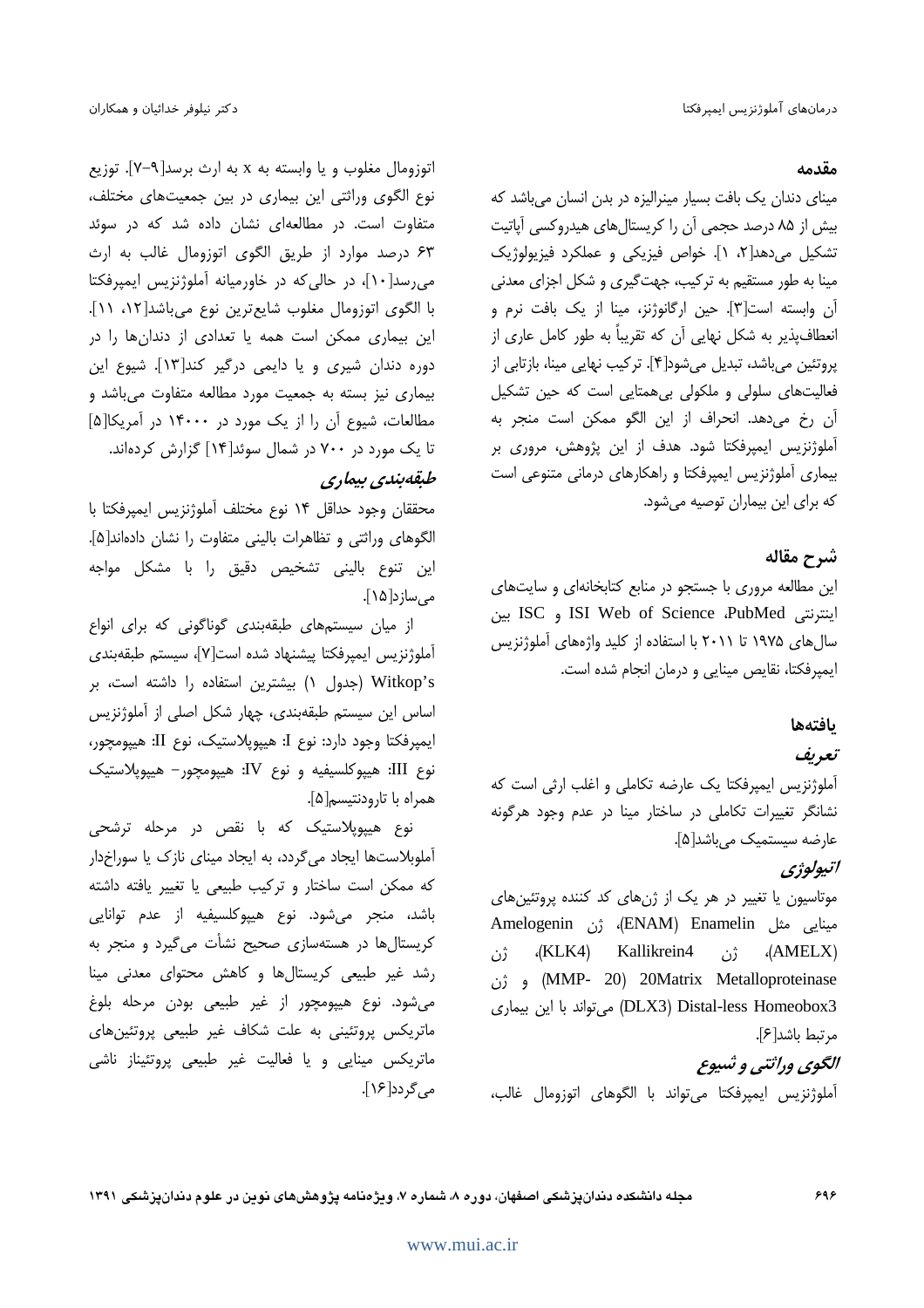| <u>(چه</u> ار دروه اصنتي بر اساس متونتيپ و نخوه ورانت به ۱۵ ریزدروه نفستم مي شود) ۱۵ . |                        |                                                     |
|----------------------------------------------------------------------------------------|------------------------|-----------------------------------------------------|
| هيپوپلاستيک، پيت دار، اتوزومال غالب                                                    | نوع IA                 | نوع I (هيپوپلاستيک)                                 |
| هيپوپلاستيک، اتوزومال غالب موضعي                                                       | $IB$ نوع               |                                                     |
| هيپوپلاستيک، اتوزومال مغلوب موضعي                                                      | $IC_{ij}$ نوع          |                                                     |
| هيپوپلاستيک، اتوزومال غالب صاف                                                         | نوع ID                 |                                                     |
| هيپوپلاستيک، وابسته به ايکس غالب صاف                                                   | $IE$ نوع               |                                                     |
| هيپوپلاستيک، اتوزومال غالب خشن                                                         | $IF_{\mathcal{E}}$ نوع |                                                     |
| أژنزي مينايي، اتوزومال مغلوب                                                           | $IG_{ij}$ نوع          |                                                     |
| هيپومچور، پيگمانته، اتوزومال مغلوب                                                     | $IIA$ نوع              | نوع II (هيپومچور)                                   |
| هیپومچور، وابسته به ایکس مغلوب                                                         | $\rm IIB$ نوع          |                                                     |
| هیپومچور، دندان کلاهک برفی، وابسته به ایکس                                             | نوع IIC                |                                                     |
| هیپومچور، دندان کلاهک برفی، اتوزومال غالب                                              | نوع IID                |                                                     |
| هيپوكلسيفيه، اتوزومال غالب                                                             | نوع IIIA               | نوع III (هيپوكلسيفيه)                               |
| هيپوكلسيفيه، اتوزومال مغلوب                                                            | نوع IIIB               |                                                     |
| هيپومچور– هيپوپلاستيک همراه با تارودونتيسم، اتوزومال غالب                              | نوع IVA                | نوع IV (هیپومچور- هیپوپلاستیک همراه با تارودونتیسم) |
| هیپوپلاستیک– هیپومچور همراه با تارودونتیسم، اتوزومال غالب                              | نوع IVB                |                                                     |

جدول ١. طبقهبندي Witkop's براي آملوژنزيس ايمپرفكتا (حدار گرمه اصل در اساس فزوتدر، و زجوه و راثت ده ۱۵ زدرگروه تقسیده و شود)[۵]

تظاهرات بالينب

تظاهرات باليني انواع آملوژنزيس ايميرفكتا بسيار متفاوت است. در نوع هیپوپلاستیک مینا سخت و براق به نظر می رسد ولی بد شکل است. مینای سفید در موارد هیپویلاستیک اغلب به شکل سوراخدار، نازک و با ته رنگ زرد– قهوهای دیده می شود. دندان ها ممکن است به شدت سایش یافته و تماس های مزیالی و دیستالی از بین رفته باشد. در این موارد، مینا ظاهر شبیه برف (Snow- like) پیدا می کند. رویش دندان با مشکل مواجه است و برخی دندانها ممکن است پس از تحلیل ریشه، رویش یابند. مینا در نوع هیپومچور نرم، ایک و خالهای سفید، زرد یا قهوهای روی آن دیده میشود و به راحتی از عاج زیرین جدا میشود. در نوع هيپوكلسيفيه مينا اغلب سايش يافته است و از عاج زيرين مدت زمان کوتاهی پس از رویش دندان جدا میشود. دندانها به شدت به تغییرات حرارتی حساس هستند و به رنگ قهوهای تیره در می آیند. به علت حساسیت شدید دندانهای بیماران هنگام مراقبتهای بهداشتی دهان، اغلب رسوبات و جرم سنگین اطراف دندانها را فرا گرفته است[۱۷] (شکل ۱). نوع IV ترکیبی از مینای هیپومچور و هیپوپلاستیک میباشد که با تارودنتیسم همراه است[١٨، ١٥، ١٢].

با وجودی که روش های متعددی برای تعیین نوع آملوژنزیس ایمپرفکتا با استفاده از معیارهای بالینی، رادیوگرافی، بافتشناسی

و ژنتیکی وجود دارد، اغلب کلینیسینها هنگام تشخیص و طرح درمان بیماران مبتلا به أملوژنزیس ایمپرفکتا بر یافتههای بالینی و رادیوگرافی اعتماد می کنند[ ۲۰، ۱۹].

دندانها در بیماران مبتلا به آملوژنزیس ایمیرفکتا ممکن است به شدت سایش یافته باشند. برخلاف وجود مینای ناقص، دندانهای مبتلا اغلب بدون پوسیدگی باقی میمانند[۲۳-۲۱] ولي بي نظمي هاي سطحي، تغيير رنگ و سايش شديد منجر به تاجهای کوتاه و مخروطی شکل به همراه فاصله بین دندانهای قدامی و تماس های پروگزیمالی محکم بین دندان های خلفی مے شود[۲۴].

تشخيص افتراقي

شايعترين تشخيص افتراقي، «فلوروزيس دنداني» مي باشد كه می تواند از رگههای سفید کمرنگ تا تغییر رنگ سفید پررنگ عمیق با نواحی تغییر شکل یافته از رنگدانهها و هیپوپلازی متغیر باشد. فلوروزیس ممکن است به صورت نوارهای سفید افقی منطبق با زمان های دریافت فلوراید شدید تظاهر پابد و پرمولار و مولر دوم درگیر نشوند. تاریخچه دریافت بیش از حد فلوراید به علت عاداتی مانند خوردن خمیردندان در کودکی یا وجود فلوراید زیاد در منابع آب محلی، می تواند به تشخیص کمک کند. هیپوپلازی مینایی وابسته به زمان هم می تواند از علل بسیاری حین شکل گیری دندان ها، از ناراحتی معدهای– رودهای طولانی

مجله دانشکده دندان پزشکی اصفهان، دوره ۸، شماره ۷، ویژهنامه پژوهشهای نوین در علوم دندان پزشکی ۱۳۹۱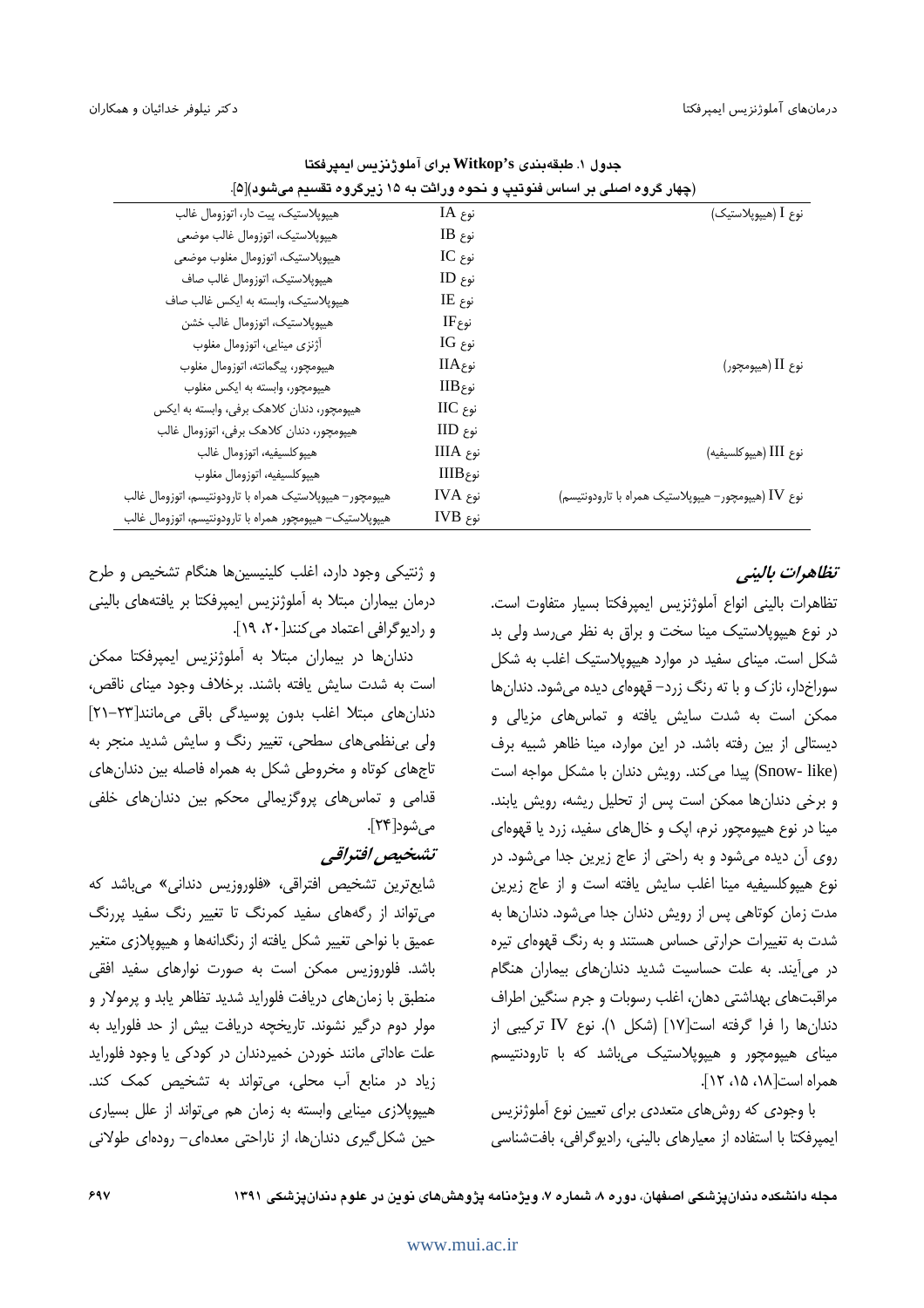مدت مثل بیماری کولیت تا درمان ضد لوسمی به وجود آید که علت این بیماری را می توان با تاریخچه و توزیع وابسته به زمان علامتها تشخيص داد. هيپومينراليزاسيون مولر– ثنايا هم از دیگر تشخیص های افتراقی می باشد که البته یافتههای کاملاً متفاوتی را نشان می دهد[۱۷].



شكل ١. انواع آملوژنزيس ايمپرفكتا. a ،d ،c ،b ،a . هيپوپلاستيک. e. f: نوع هيپوکلسيفيه. h .g: نوع هيپومچور[١٧]

# تظاهرات دندانی و اسکلتی همراه با بیماری

با وجودی که آملوژنزیس ایمپرفکتا تشکیل مینای دندان را تحت تأثیر قرار می دهد، ممکن است تظاهرات دندانی دیگری هم با این بیماری همراه باشد. دندانهای رویش نیافته[۲۷-۲۵]، دندان های غایب[۲۷–۲۵] تارودنتیسم[۲۸–۲۶] کلسیفیکاسیون ياليي [٢۶]، تحليل تاج و ريشه [٢٧، ٢۶]، رسوب سمان [٢۶]، ریشههای کوتاه شده[۲۶]، دیسپلازی عاجی اینتررادیکولار[۲۶] هیپریلازی لثه[۲۷–۲۵]، هیپرپلازی فولیکولار[۲۶] ممکن است در این بیماران مشاهده شود. در کل مشخص نیست که این تظاهرات ناشی از ناهنجاریهای ژنتیکی مرتبط با آملوژنزیس ايمپرفكتا مي باشد يا اتيولوژي جداگانهاي دارد[۱۶].

این بیماری با برخی مشکلات کرانیوفاسیال نیز همراه می باشد. برای مثال در این بیماران قوس ماگزیلای تنگ

(Omega– shaped arch)، كرو اسپي معكوس، الگوى رشد عمودی، افزایش ارتفاع تحتانی صورت و اپنبایت اسکلتی دیده میشود[۲۹، ۲۵]. با وجودی که اپنبایت اسکلتی در بیماران مبتلا به آملوژنزیس ایمپرفکتا نسبت به سایر جمعیت شایع تر است[۲۹] ولی مکانیسم مرتبط با این درگیری مشخص نشده است.

# روثیں های درمانی مختلف

مشکلات بالینی اولیه موجود در بیماران مبتلا به آملوژنزیس ايمپرفكتا با وجود نوع آن، شامل زيبايي نامطلوب، حساسيت دندانی و از دست رفتن ارتفاع عمودی اکلوزالی به علت سایش شدید دندان ها می باشد[۳۰، ۱۸].

یک فرمول استاندارد برای درمان موفق بیماران مبتلا به آملوژنزیس ایمپرفکتا وجود ندارد. در حالی که برخی بیماران ممکن است با روشهای محافظهکارانهتر درمان شوند [٣٢، ٣١، ٢٠]، براى به دست آوردن ترميم زيبا به همراه اكلوژن با ثبات و فانکشنال در بیشتر موارد شدید بیماری چالشی بزرگ وجود دارد[۳۴، ۳۳، ۲۳، ۲۲] و نیازمند همکاری گروهی و چند جانبه برای ارزیابی، تشخیص و حل مشکلات زیبایی و فانکشنال توسط ترکیبی از درمانهای پریودنتال، ارتودنسی، جراحی ارتوگناتیک و ترمیمی میباشد[۱۷].

گزارش های بالینی متعددی وجود دارد که درمان ترمیمی بیماران مبتلا به آملوژنزیس ایمپرفکتا را اغلب در کودکان و جوانان شرح می دهد. این بیماران اغلب به علت مشکلات زيبايي، نيازمند درمان هاي ترميمي وسيع مي باشد [٣٥، ٣٢، ٣٠]. درمان آنها علاوه بر بهبود زيبايي و فانكشن، مي تواند اضطراب ناشی از تعاملات اجتماعی را در آن ها کاهش داده و بالتبع باعث بهبود کیفیت زندگی شود[۳۶، ۳۰].

در گذشته بیماران مبتلا به آملوژنزیس ایمپرفکتا با کشیدن دندان ها و ساخت دنچر کامل درمان می شدند[۲۰، ۱۸]، این درمانهای تهاجمی با پیشرفت علم دندانپزشکی به ویژه در زمینه دندانپزشکی زیبایی و سیستمهای باندینگ دندانی، دیگر قابل قبول نميباشد.

فاکتورهای متعددی باید در درمان یک بیمار مبتلا به آملوژنزیس ایمپرفکتا مدنظر قرار گیرد که از آن جمله میتوان به سن بیمار و شرایط اجتماعی- اقتصادی وی، نوع و شدت بیماری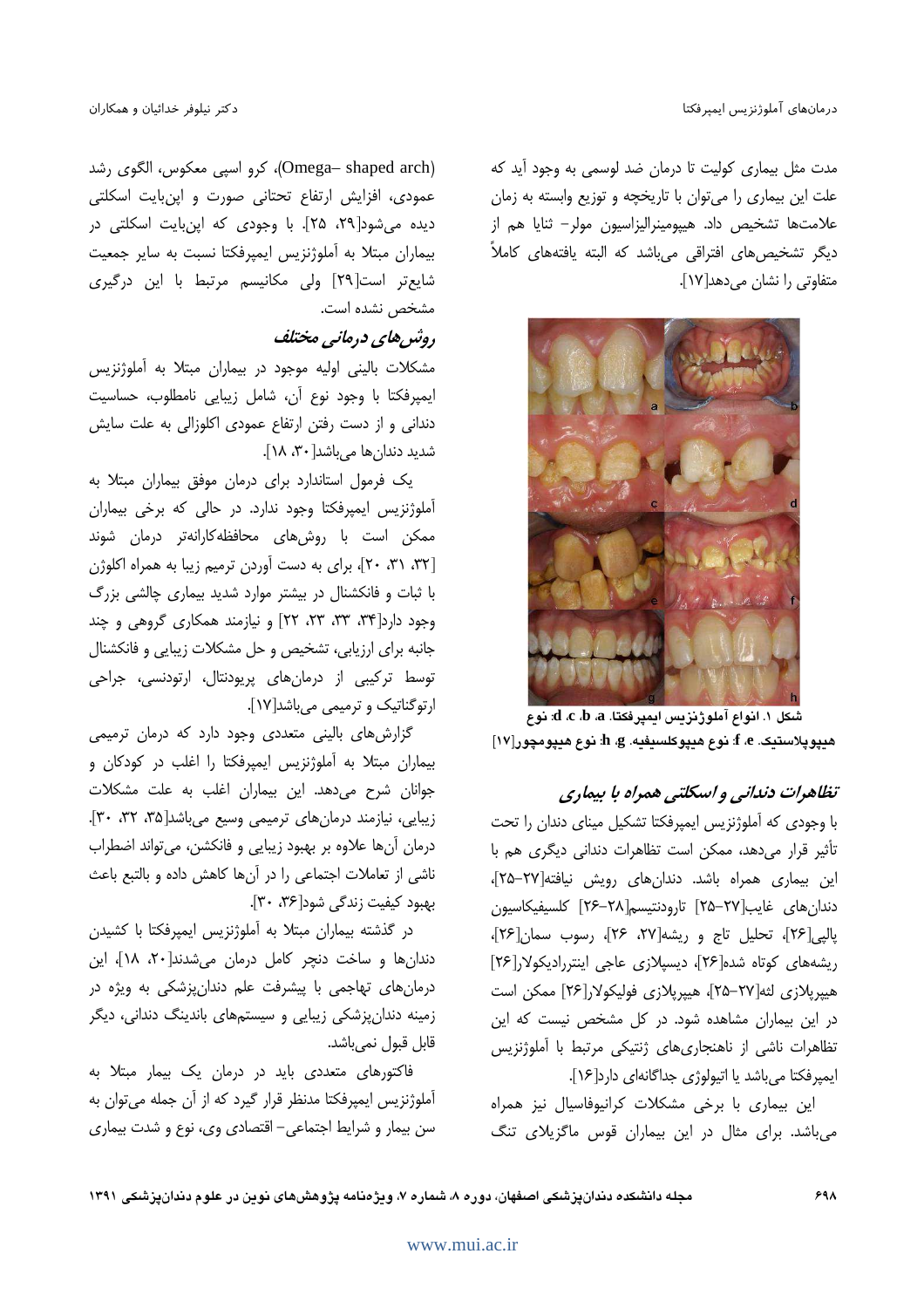و شرایط داخل دهانی بیمار در زمان طرحریزی درمان مثل كيفيت بافتهاى دندانى موجود، شرايط پريودنتال، آنومالى هاى پالپ- ریشه، از دست رفتن ساختار دندان و شرایط ارتودنتیک بيمار اشاره كرد[٣۴، ١٩]. عمل كننده بايد به دقت نيازهاى ترمیمی بیمار را با احتمال تکمیل بیشتر درمان در آینده، حفاظت از ساختار دندانی باقی مانده و پیش آگهی طولانی مدت نتایج درمان هماهنگ سازد[۳۴].

گزینههای درمانی بسته به شرایط بیمار بسیار متغیر میباشد. در مورد بیماران جوان با آنومالیهای ارتودنتیک، درمان ارتودنسی قدم اول میباشد[ ۳۱]. در بیماران با سایش شدید دندانها، درمان زودهنگام ترمیمی با روکشهای پیش ساخته ونیر شونده یا استینلس استیل می تواند زیبایی را بهبود بخشیده و به درمان ارتودنسی کمک کند[۳۷]. ردیف کردن قوس های دندانی با اپلاینس های ثابت، مشکلات خاصی را به علت سختی و ضخامت کاهش یافته مینای دندانی در دندانهای مبتلا به آملوژنزیس ایمپرفکتا ایجاد می کند[۲۵]. مینای دندان این بیماران استحکام باند ریزبرشی کمتری نسبت به افراد سالم نشان می دهد[۳۸]، هرچند در دندان های مبتلا به آملوژنزیس ایمپرفکتا از نوع هیپوکلسیفیه، استحکام باند برشی مینا ممکن است با به کار بردن هیپوکلریت سدیم ۵ درصد روی سطح دندان قبل از عمل بهبود یابد[۳۸، ۳۸] ولی هیچ روشی برای بهبود استحکام باند انواع هیپومچور و هیپوپلاستیک وجود ندارد. علاوه بر این، شکل نامناسب دندانهای درگیر و حساسیت آنها کاربرد ایلاینس های متحرک را با مشکل مواجه می سازد[۲۵].

نیاز به درمان افزایش طول تاج در بیماران مبتلا به آملوژنزیس ایمپرفکتا غیر شایع نیست[۴۰، ۳۴، ۲۲]، اغلب ابریشن و سایش دندانها منجر به کاهش طول تاج شده و حساسیت دندانها و بهداشت دهانی ضعیف، شرایط پریودنتال را پیچیدەتر مىسازد.

به منظور جلوگیری از تغییرات یاتولوژیک و برای پیش بینی دقیق تر نتایج درمان، لازم است که عرض بیولوژیک لثهای توسط ترميم تغيير نيابد[۴۱]. اگر كمتر از ٢ ميلي متر فاصله بين مارژین ترمیم تا مارژین استخوان وجود داشته باشد، شاید درمان افزایش طول تاج باید در طرح درمان لحاظ شود. انتخاب به ارتباط تاج- ریشه- استخوان آلوئول و نیازهای زیبایی بیمار

بستگی دارد. طول تاج کلینیکی دندان را می توان توسط جراحی یا تلفیق جراحی و رویش ارتودنتیک (Orthodontic eruption) افزايش داد[۴۲].

گزارشهای کلینیکی متعددی درمان افراد مبتلا به آملوژنزیس ایمیرفکتا را شرح دادهاند و گزینههای درمانی مختلفی در درمان این بیماران پیشنهاد شده است که از میکروابریژن ساده در مواد هیپومچور[۴۳] تا بلیچینگ و ترمیمهای کامپوزیتی مستقیم و غیر مستقیم[۴۸-۴۴]، روکشهای طلا و استینلس استیل[۳۷، ۳۵]، روکشهای فلزی- سرامیکی[۵۲-۴۹، ۳۷، ۳۵]، روکش های تمام سرامیک[۵۴، ۵۳، ۴۰] و لامینیت ونیرها و انلهها ی پرسیلنی (۵۵، ۴۰، ۳۵) و اوردنجرها ۵۲، ۵۶) متفاوت میباشد. متأسفانه، مطالعات با پی گیری طولانی مدت نتایج درمانی بیماران مبتلا به آملوژنزیس ایمیرفکتا بسیار نادر است و بیشتر شواهد بر پایه گزارش مورد درمان یک فرد مبتلا به آملوژنزیس ایمپرفکتا میباشد و هنوز استانداردی برای درمان این بيماران وجود ندارد.

## اوردنجر ( Overdenture)

درمان بیماران مبتلا به آملوژنزیس ایمپرفکتا با اوردنچر، معایب فانکشنال متعددی داشته و اغلب توسط بیماران مورد قبول قرار نمی گیرد[۵۸]. اوردنچرها اغلب برای کودکان پیشنهاد میشود، چرا که قابلیت تغییر برای جبران رشد فعال کودک را دارد و همچنین امکان انجام جراحی ارتوگناتیک، درمان ارتودنسی و ترمیم ثابت برای بیماران کم سن وجود ندارد. با این حال، وجود فضای اینتراکلوزال کافی از ملزومات این روش درمانی به حساب می آید[۵۶، ۵۶] (شکل ۲).



شكل ۲. بازسازی بیمار مبتلا به آملوژنزیس ایمپرفكتا با درمان اوردنچر[۵۷]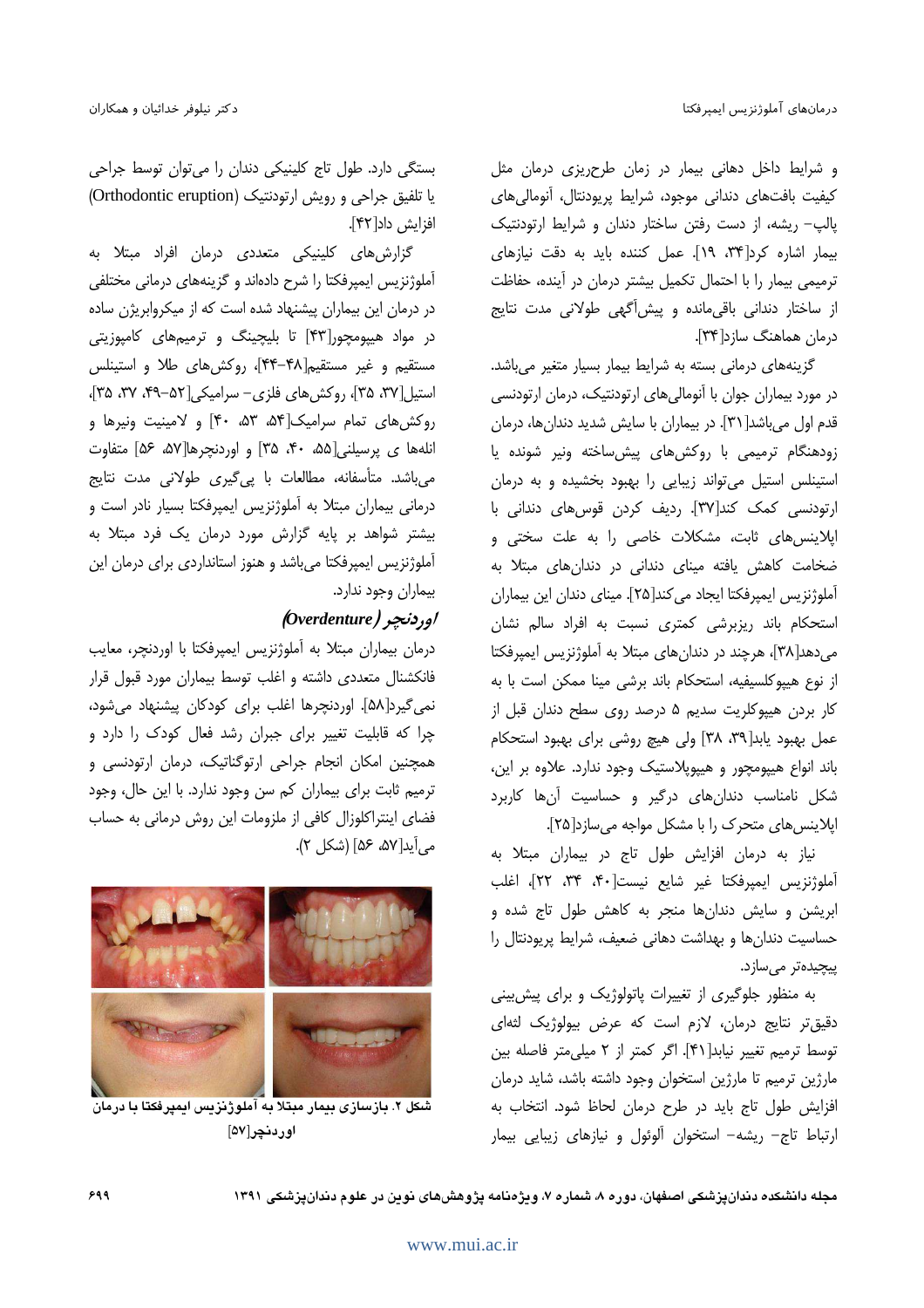بلیچینگ همراه با ترمیمهای کامپوزیتی و گلاس آینومر در مطالعات کلینیکی ترمیمهای کامپوزیتی پیچیده در مولرهای هیپومینرالیزه با مینای ناقص،کارایی خوب و طولانی مدت را فراهم ساخته است. نویسندگان تأکید کردهاند که توجه زیادی باید به حذف مینای ناقص و نرم برای به دست آوردن باند قویتر به مینای زیرین که شاید طبیعی است صورت گیرد[۶۰، ۵۹].

یوشش کامل دندانها با پروتز پارسیل ثابت شاید به عنوان درمان نهایی ایدهآل مطرح است ولی در بیماران نوجوان به علت رشد اسکلتال ناکافی و رویش ناکامل دندانها، از رستویشنهای کامپوزیتی مستقیم به عنوان جایگزین ترمیمی موقتی عالی تا زمان تکمیل رشد استفاده میشود [۴۸-۴۴](شکل ۳). درمان کودکان مبتلا در دوره دندانی شیری با هدف فراهم کردن شرایط مطلوب برای رویش دندانهای دایمی و رشد طبیعی استخوانهای صورت و مفاصل گیجگاهی- فکی انجام میشود. گلاس آینومرهای مدیفیه شده با رزین هم می توانند به عنوان ترمیم محافظه کارانه در نواحی بدون استرس اکلوزالی به کار روند[۶۱]. ترمیمهای رزین كامپوزيتي مستقيم، زيبايي عالي و حفاظت از ساختار دندان را به علت محدود شدن تراش به نواحی مینای بدون ساپورت فراهم میسازند[۴۴] و مقاومت قابل قبولی در برابر سایش در سطوح دندانی با استرس اکلوزالی فراهم می سازد[۶۱]. با این حال باند کامیوزیت به مینای دندان مبتلا به آملوژنزیس ایمپرفکتا، به خصوص در نواحی با مینای نرم و با مینرالیزاسیون ناقص میتواند مشکلساز باشد. به همین علت این گزینه نباید در همه موارد تجویز شود. انتخاب مورد باید هنگام استفاده از ترمیمهای باند شونده مستقیم به دقت انجام شود چرا که شواهد کافی برای حمایت از استفاده از این ترمیمها در همه شرايط وجود ندارد[٣٢].

ممکن است انجام درمان ترمیمی مستقیم در قسمت خلفی دهان کودکان به علت میزان بازشدگی کم دهان و عدم دسترسی به برخی نواحی به خصوص سطوح پالاتال و لینگوال دندان ها مشکل باشد و زمان صرف شده برای بازسازی یک دندان، طولانی و نیاز به پالیش بیشتری باشد. به همین علت می توان از تمپلیتهای ساخته شده روی کستهای وکس آپ

شده، هم به عنوان شکل دهنده کانتور آناتومیک تاج دندان های نقص دار و هم برای کنترل میزان ماده ترمیمی و به حداقل رساندن زمان صرف شده برای درمان استفاده کرد[۴۵].



شکل ۳. بازسازی دهان یک کودک مبتلا به آملوژنزیس ایمیرفکتا با ترمیمهای کامیوزیت رزینی. (a) نمای فرونتال قبل از درمان، (b) نمای فرونتال پس از درمان[۴۶]

# روکش ها و انلههای فلزی و روکش های فلزی-سرامیکی

روکش های فلزی- سرامیکی درمان پروتزی شایع این بیماران برای بازسازی فانکشن، زیبایی و حفاظت از دندانهای باقی مانده می باشد[۵۲–۴۹، ۳۷، ۳۵]. روکش های استینلس استیل به طور کامل در ناحیه مارژین تطابق نمییابند و استفاده طولانی مدت آنها روی دندانهای دایمی توصیه نمی شود ولی در مورد دندانهای شیری این روکشها می توانند برای پیش گیری از ایجاد پوسیدگی و سایش مینای معيوب وحفظ فضاي عمودي اكلوژن به كار روند[۶۱]. استفاده از انلههای فلزی برای بازسازی سطوح اکلوزال و جبران كاهش بعد عمودى گزارش شده است، اما استفاده از آن ها به بیماران بسیار جوان محدود بوده و زیبایی به علت سطوح فلزى به مخاطره مى افتد [۶۲، ٢٠]. در شكل ۴ دندانهای خلفی فک بالای بیمار توسط روکشهای فلزی و فلزی– سرامیکی درمان شده است.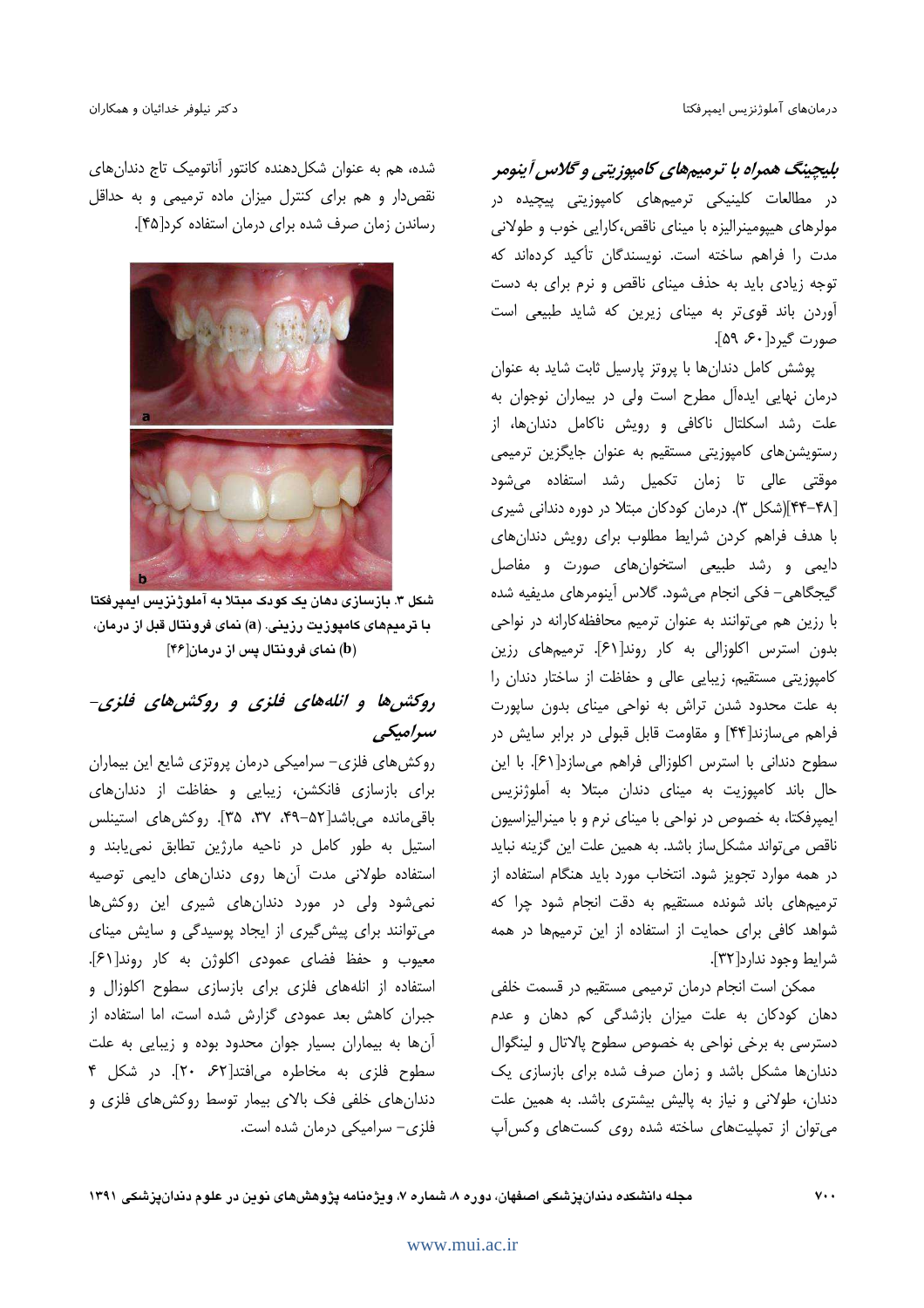#### درمانهاى آملوژنزيس ايمپرفكتا



شکل ۴. بازسازی بیمار مبتلا به آملوژنزیس ایمپرفکتا با ترکیبی از درمانهای لامینیت ونیر پرسیلنی، روکشهای تمام چيني و روکشهاي فلز چيني. (a) نماي فرونتال قبل از درمان، (b) نمای فرونتال پس از درمان، (c) نمای اکلوزال فک بالا پس از درمان، (d) نمای اکلوزال فک پایین پس از درمان[۵۷]

# روکش ها و لامینیت ونیرهای تمام سرامیک

ترمیمهای تمام سرامیک به علت زیبایی ذاتی، سازگاری زیستی عالی و خواص مکانیکی بهبود یافته، روز به روز پرطرفدارتر می شود. محققان متعددی[۵۴، ۵۳، ۴۰] ترمیمهای تمام سرامیک را برای درمان بیماران مبتلا به آملوژنزیس ایمپرفکتا انتخاب کردهاند. پیشرفت در زمینه دندانپزشکی زیبایی به خصوص در باند به عاج، بازسازی فانکشن و زیبایی را تا حد قابل قبول فراهم ساخته است[۵۴، ۲۰].

فاکتورهای متعددی ممکن است نتایج درمانهای ترمیمی بر پایه اچ با اسید و باند به دندانهای مبتلا به آملوژنزیس ايمپرفكتا را تحت تأثير قرار دهد. به عنوان مثال الگوى اچ مينا ممكن است در اين بيماري تغيير يابد[۶۳]. علاوه بر اين، الگوی مورفولوژیک عاج در آملوژنزیس ایمیرفکتای هیپوکلسیفیه به نسبت مشابه عاج اسکروتیک بوده است، که نسبت به عاج نرمال به آمادهسازی با اسید یاسخ متفاوتی را نشان میدهد[۶۵ ۶۴]. سیستمهای باندینگ جدید باند مطمئن تری را به عاج نسبت به سیستمهای قدیمی تر فراهم می سازد. از آنجا که سیستمهای باندینگ جدید به طور مؤثرتری به منشورهای مینایی نفوذ میکنند، ممکن است باند با دوامتری را نسبت به روشهای باندینگ قدیمی به مینای غير طبيعي فراهم سازند[۵۴، ۳۵]. با وجود غير طبيعي بودن

مینا، باند موفق در ترمیمهای پرسلنی قابل حصول بوده و مشکلات ناشی از باند در گزارشهای داده شده، اندک میباشد[۵۱، ۳۴، ۳۱۲]. تصمیم در مورد این که لایه مینایی را حفظ کرده و از ترمیمهای چسبنده استفاده شود، یا مینا به طور کامل برداشته شده و از روکش های با پوشش کامل استفاده شود، به وسعت و عمق ضایعات مینایی بستگی دارد[۳۴].

برای سالها با دوامترین و قابل پیش گوییترین ترمیم زیبا در دندانهای قدامی روکشهای با پوشش کامل دندان بود. با این حال این شیوه نیازمند برداشت میزان قابل توجهی از ساختار دندان میباشد. مقبولیت لامینیت ونیرهای پرسلنی از هنگام معرفی آنها افزایش یافته، چرا که تراش دندان محافظه کارانه بوده و ترمیم زیبایی میباشد[۶۶]، علاوه بر این با مقبوليت بالايي از سوى بيماران نيز همراه است[۶۷ ۶۷]. درصد رضایت بیمارانی که با ونیرهای پرسلنی درمان شدهاند از ۸۰ درصد تا ۱۰۰ درصد متفاوت بوده است. با این حال مطالعات معایبی از جمله تطابق مارژینال ضعیف و مشکلات باندینگ را بر شمردهاند[64 ۵۴]. در مورد آملوژنزیس ایمپرفکتای نوع هیپوکلسیفیه کاربرد هیپوکلریت سدیم قبل از درمان میتواند استحكام باند را افزايش دهد[٣٩، ٣٨]. درمان بيماران مبتلا به دنتینوژنزیس ایمپرفکتا با ترمیمهای تمام سرامیک نیز قبلاً شرح داده شده است[۷۰]. در شکل ۴ شش دندان قدامی فک بالا و پایین با لامینیت ونیرهای پرسلنی و پرمولرهای فک پایین با روكش هاى تمام سراميك درمان شدهاند.

# نتيجه گيري

طراحی یک طرح درمان مطلوب در جهت بهبود و بازسازی فانكشنال بيماران مبتلا به أملوژنزيس ايمپرفكتا مىتواند چالش برانگیز باشد. زیبایی ضعیف، دندانهای سایش یافته و مشكلات فضاى اينتراكلوزال (كه ممكن است فضاى ناكافى باشد یا فضای بیش از حد به علت اینبایت قدامی بیمار) درمان این بیماران را پیچیده میسازد. آملوژنزیس ایمپرفکتا مشکل جدی میباشد که میتواند منجر به کاهش کیفیت زندگی بیمار مبتلا شود و مشکلات روحی برای او ایجاد کند. اغلب این بیماران نیازمند درمانهای وسیع میباشند و ارزیابی، تشخیص و طرح درمان و انجام مراحل درمانی بیمار باید توسط یک تیم که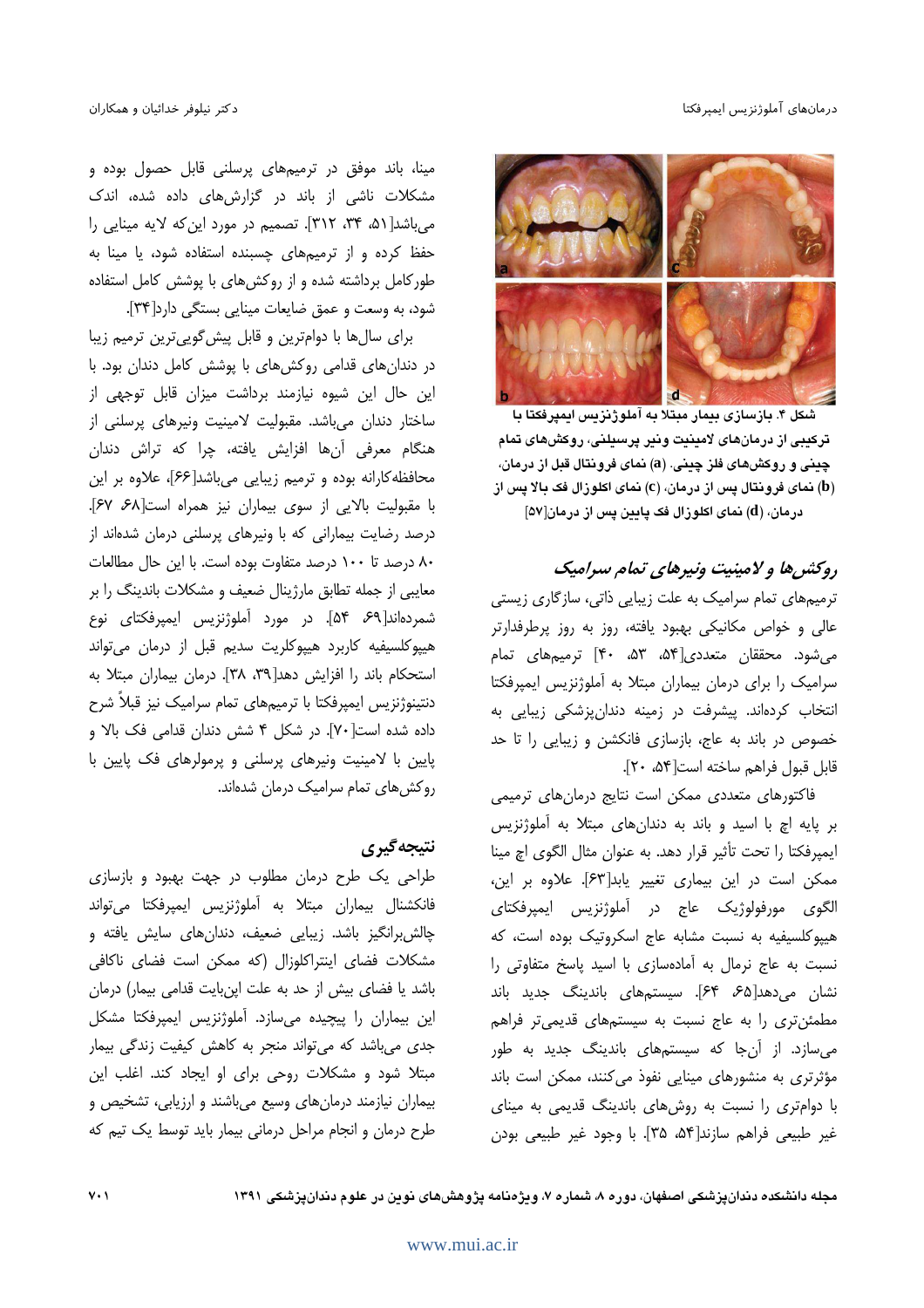پیشرفتهایی که در زمینه سیستمهای باندینگ صورت گرفته طرح درمان این بیماران بیشتر به سمت ترمیمهای تمام سرامیک که زیبایی بیشتری نسبت به سایر ترمیمها فراهم میسازد، سوق داده است. با وجود گزارش های بالینی متعدد ارایه شده در مورد درمان بیماران مبتلا به آملوژنزیس ایمپرفکتا، مطالعات أيندهنكر و گذشتهنگر كنترل شده با موارد كلينيكي بیشتر و دوره پی گیری کافی جهت ارزیابی نتایج این درمانها مورد نياز ميباشد. ترکیبی از درمانهای پریودنتال، ارتودنسی، جراحی و ترمیمی را ارايه مىدهند، صورت گيرد.

انتخاب روش درمانی برای بیمار مبتلا به آملوژنزیس ايمپرفكتا به فاكتورهاي بسياري از جمله سن، وضعيت اجتماعي اقتصادی بیمار، نوع و شدت بیماری و شرایط داخل دهانی بیمار وابسته است. روشهای درمانی مختلفی برای بازسازی زیبایی و فانکشن در این بیماران گزارش شده که ازکشیدن دندانها و ساخت دنچرها و اوردنچرها تا ترمیمهای کامپوزیتی، فلزی، فلزی- سرامیکی و تمام سرامیک متغیر میباشد. امروزه با

#### **References**

- **1.** Robinson C, Briggs HD, Atkinson PJ, Weatherell JA. Matrix and mineral changes in developing enamel. J Dent Res 1979; 58(Spec Issue B): 871-82.
- **2.** Simmer JP, Fincham AG. Molecular mechanisms of dental enamel formation. Crit Rev Oral Biol Med 1995; 6(2): 108-84.
- **3.** Mahoney EK, Rohanizadeh R, Ismail FS, Kilpatrick NM, Swain MV. Mechanical properties and microstructure of hypomineralised enamel of permanent teeth. Biomaterials 2004; 25(20): 5091-100.
- **4.** Paine ML, White SN, Luo W, Fong H, Sarikaya M, Snead ML. Regulated gene expression dictates enamel structure and tooth function. Matrix Biol 2001; 20(5-6): 273-92.
- **5.** Witkop CJ, Jr. Amelogenesis imperfecta, dentinogenesis imperfecta and dentin dysplasia revisited: problems in classification *.*J Oral Pathol 1988; 17(9-10): 547-53.
- **6.** Stephanopoulos G, Garefalaki ME, Lyroudia K. Genes and related proteins involved in amelogenesis imperfecta. J Dent Res 2005; 84(12): 1117-26.
- **7.** Aldred MJ, Savarirayan R, Crawford PJ. Amelogenesis imperfecta *:*a classification and catalogue for the 21st century. Oral Dis 2003; 9(1): 19-23.
- **8.** Backman B. Inherited enamel defects. Ciba Found Symp 1997; 205: 175-82.
- **9.** WITKOP CJ. Hereditary defects in enamel and dentin. Acta Genet Stat Med 1957; 7(1): 236-9.
- **10.**Backman B, Holmgren G. Amelogenesis imperfecta: a genetic study. Hum Hered 1988; 38(4): 189-206.
- **11.**Chosack A, Eidelman E, Wisotski I, Cohen T. Amelogenesis imperfecta among Israeli Jews and the description of a new type of local hypoplastic autosomal recessive amelogenesis imperfecta. Oral Surg Oral Med Oral Pathol 1979; 47(2): 148-56.
- **12.** Nusier M, Yassin O, Hart TC, Samimi A, Wright JT. Phenotypic diversity and revision of the nomenclature for autosomal recessive amelogenesis imperfecta. Oral Surg Oral Med Oral Pathol Oral Radiol Endod 2004; 97(2): 220-30.
- **13.** Aldred MJ, Crawford PJ. Amelogenesis imperfecta--towards a new classification. Oral Dis 1995; 1(1): 2-5.
- **14.**Backman B, Holm AK. Amelogenesis imperfecta: prevalence and incidence in a northern Swedish county. Community Dent Oral Epidemiol 1986; 14(1): 43-7.
- **15.** Akin H, Tasveren S, Yeler DY. Interdisciplinary approach to treating a patient with amelogenesis imperfecta: a clinical report. J Esthet Restor Dent 2007; 19(3): 131-5.
- **16.**Ravassipour DB, Powell CM, Phillips CL, Hart PS, Hart TC, Boyd C, et al. Variation in dental and skeletal open bite malocclusion in humans with amelogenesis imperfecta. Arch Oral Biol 2005; 50(7): 611-23.
- **17.**Crawford PJ, Aldred M, Bloch*-*Zupan A. Amelogenesis imperfecta. Orphanet J Rare Dis 2007; 2: 17.
- **18.** Seow WK. Clinical diagnosis and management strategies of amelogenesis imperfectavariants. Pediatr Dent 1993; 15(6): 384-93.
- **19.** Sari T, Usumez A. Restoring function and esthetics in a patient with amelogenesis imperfecta: a clinical report. J Prosthet Dent 2003; 90(6): 522-5.
- **20.** Sengun A, Ozer F. Restoring function and esthetics in a patient with amelogenesis imperfecta: a case report. Quintessence Int 2002; 33(3): 199-204.
- **1391 - !" #! \$ 7 8 - - - 
702**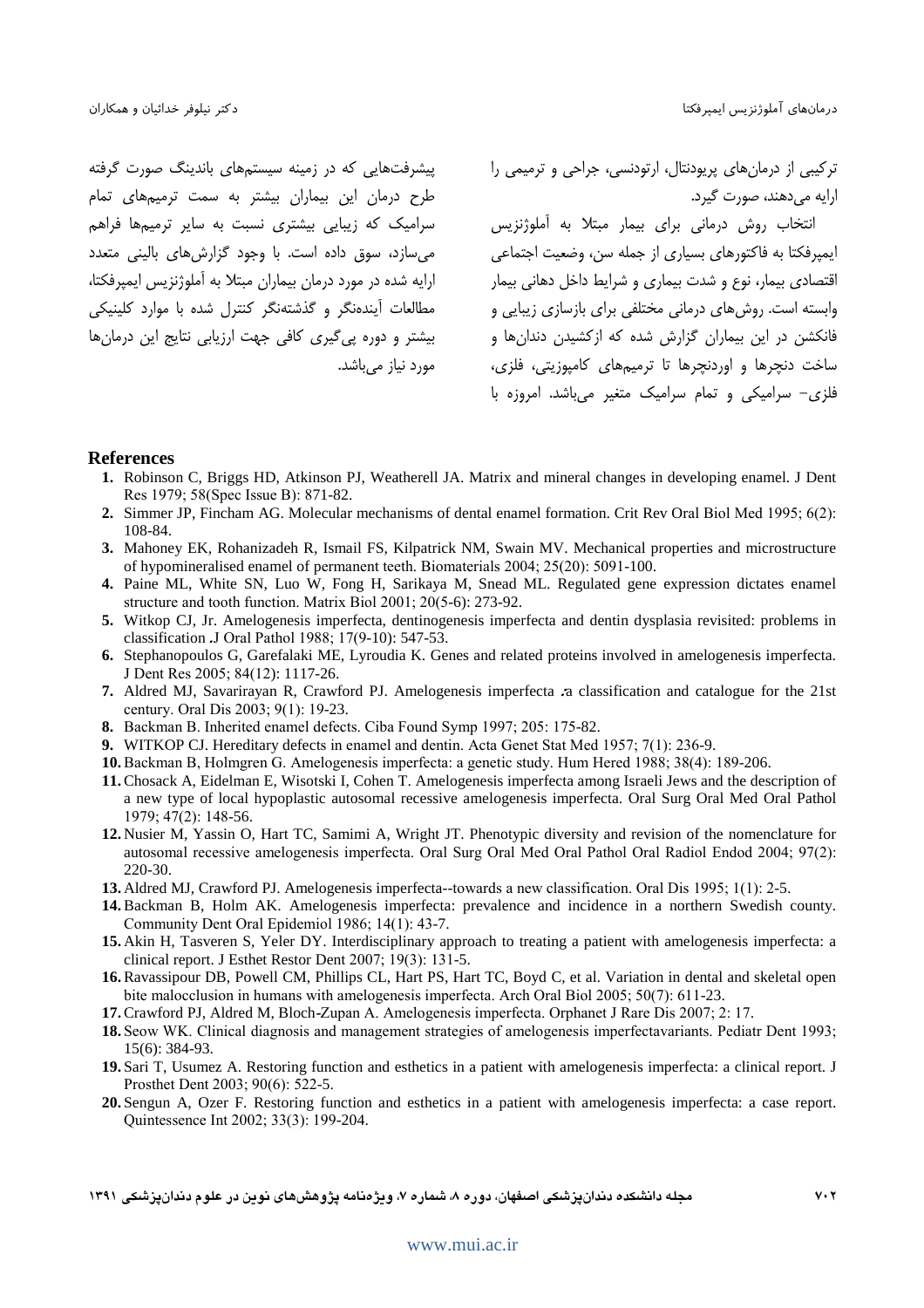- **21.** Sanchez-Quevedo MC, Ceballos G, Garcia JM, Luna JD, Rodriguez IA, Campos A. Dentine structure and mineralization in hypocalcified amelogenesis imperfecta: a quantitative X-ray histochemical study. Oral Dis 2004; 10(2): 94-8.
- **22.** Williams WP, Becker LH. Amelogenesis imperfecta: functional and esthetic restoration of a severely compromised dentition. Quintessence Int 2000; 31(6): 397-403.
- **23.** Toksavul S, Ulusoy M, Turkun M, Kumbuloglu O. Amelogenesis imperfecta: the multidisciplinary approach. A case report. Quintessence Int 2004; 35(1): 11-4.
- **24.** Hoppenreijs TJ, Voorsmit RA, Freihofer HP. Open bite deformity in amelogenesis imperfecta. Part 1: An analysis of contributory factors and implications for treatment. J Craniomaxillofac Surg 1998; 26(4): 260-6.
- **25.** Atasu M, Biren S, Mumcu G. Hypocalcification type amelogenesis imperfecta in permanent dentition in association with heavily worn primary teeth, gingival hyperplasia, hypodontia and impacted teeth. J Clin Pediatr Dent 1999; 23(2): 117-21.
- **26.** Peters E, Cohen M, Altini M. Rough hypoplastic amelogenesis imperfecta with follicular hyperplasia. Oral Surg Oral Med Oral Pathol 1992; 74(1): 87-92.
- **27.** Korbmacher HM, Lemke R, Kahl-Nieke B. Progressive pre-eruptive crown resorption in autosomal recessive generalized hypoplastic amelogenesis imperfecta. Oral Surg Oral Med Oral Pathol Oral Radiol Endod 2007; 104(4): 540-4.
- **28.** Aldred MJ, Savarirayan R, Lamande SR, Crawford PJ. Clinical and radiographic features of a family with autosomal dominant amelogenesis imperfecta with taurodontism. Oral Dis 2002; 8(1): 62-8.
- **29.** Aren G, Ozdemir D, Firatli S, Uygur C, Sepet E, Firatli E. Evaluation of oral and systemic manifestations in an amelogenesis imperfecta population. J Dent 2003; 31(8): 585-91.
- **30.**Coffield KD, Phillips C, Brady M, Roberts MW, Strauss RP, Wright JT. The psychosocial impact of developmental dental defects in people with hereditary amelogenesis imperfecta. J Am Dent Assoc 2005; 136(5): 620-30.
- **31.** Turkun LS. Conservative restoration with resin composites of a case of amelogenesis imperfecta. Int Dent J 2005; 55(1): 38-41.
- **32.** Yamaguti PM, Acevedo AC, de Paula LM. Rehabilitation of an adolescent with autosomal dominant amelogenesis imperfecta: case report. Oper Dent 2006; 31(2): 266-72.
- **33.** Ozturk N, Sari Z, Ozturk B. An interdisciplinary approach for restoring function and esthetics in a patient with amelogenesis imperfecta and malocclusion: a clinical report. J Prosthet Dent 2004; 92(2): 112-5.
- **34.** Kostoulas I, Kourtis S, Andritsakis D, Doukoudakis A. Functional and esthetic rehabilitation in amelogenesis imperfecta with all-ceramic restorations: a case report. Quintessence Int 2005; 36(5): 329-38.
- **35.** Yip HK, Smales RJ. Oral rehabilitation of young adults with amelogenesis imperfecta. Int J Prosthodont 2003; 16(4): 345-9.
- **36.** Lindunger A, Smedberg JI. A retrospective study of the prosthodontic management of patients with amelogenesis imperfecta. Int J Prosthodont 2005; 18(3): 189-94.
- **37.**Rosenblum SH. Restorative and orthodontic treatment of an adolescent patient with amelogenesis imperfecta. Pediatr Dent 1999; 21(4): 289-92.
- **38.** Koyutürk AE, Kusgoz A, Sengün A, Ulker M, Sener Y. Micro-shear bond strength of two total-etching adhesives to enamel affected by amelogenesis imperfect. Dis Hekimligi Bilimleri Dergisi 2006; 12: 77-82.
- **39.** Saroglu I, Aras S, Oztas D. Effect of deproteinization on composite bond strength in hypocalcified amelogenesis imperfecta. Oral Dis 2006; 12(3): 305-8.
- **40.** Sadighpour L, Geramipanah F, Nikzad S. Fixed rehabilitation of an ACP PDI class III patient with amelogenesis imperfecta. J Prosthodont 2009; 18(1): 64-70.
- **41.** Padbury A, Jr., Eber R, Wang HL. Interactions between the gingiva and the margin of restorations. J Clin Periodontol 2003; 30(5): 379-85.
- **42.**Ranganath V, Nichani AS, Soumya V. Amelogenesis imperfecta: A challenge to restoring esthetics and function. J Indian Soc Periodontol 2010; 14(3): 195-7.
- **43.** Ashkenazi M, Sarnat H. Microabrasion of teeth with discoloration resembling hypomaturation enamel defects: four-year follow up. J Clin Pediatr Dent 2000; 25(1): 29-34.
- **44.** Sabatini C, Guzman-Armstrong S. A conservative treatment for amelogenesis imperfecta with direct resin composite restorations: a case report. J Esthet Restor Dent 2009; 21(3): 161-9.
- **45.** Sockalingam S. Dental rehabilitation of amelogenesis imperfecta using thermoformed templates. J Indian Soc Pedod Prev Dent 2011; 29(1): 53-6.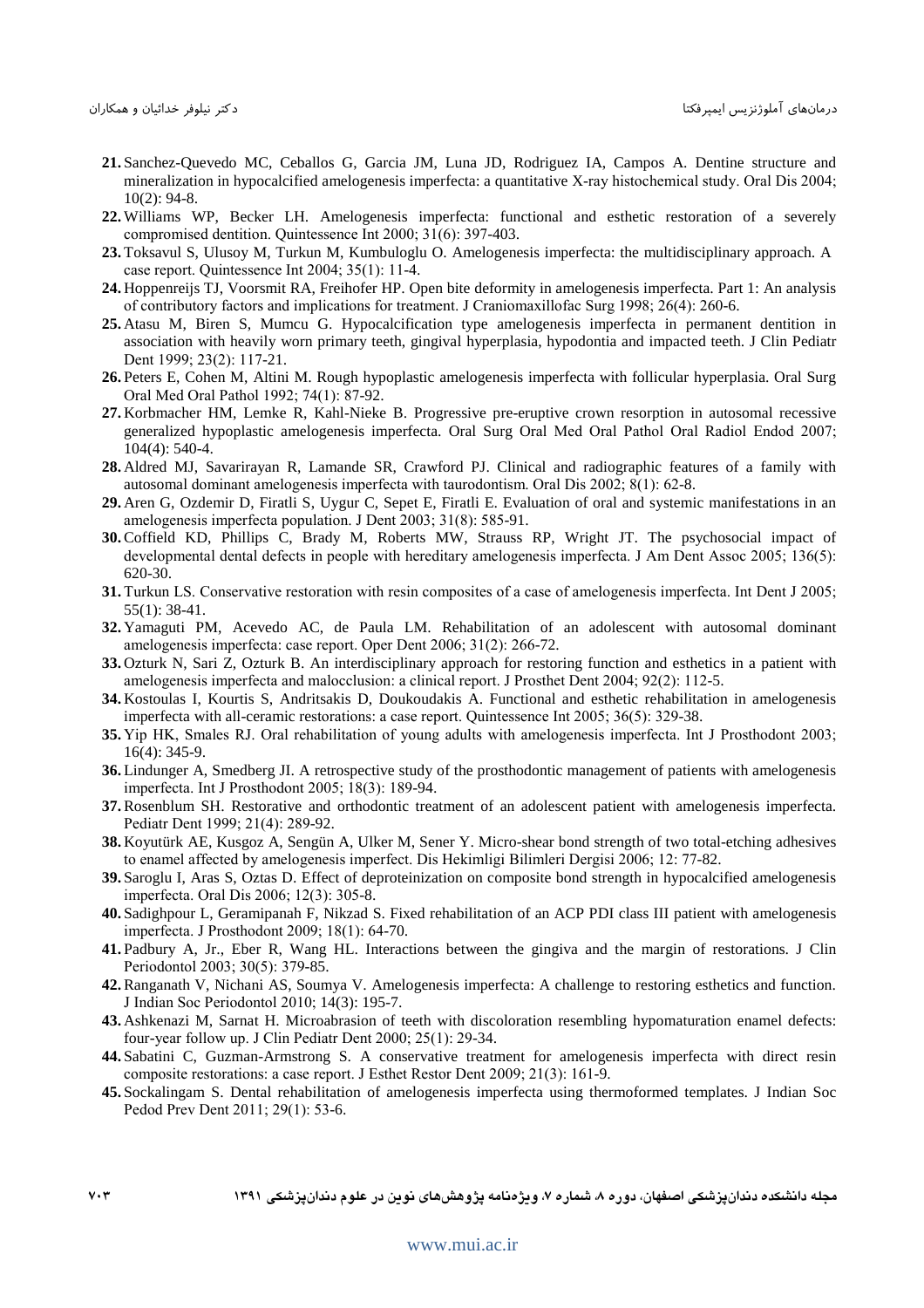- **46.** Agackiran E, Tumen EC, Celenk S, Bolgul B, Atakul F. Restoring aesthetics and function in a young boy with hypomature amelogenesis imperfecta: a case report. ISRN Dent 2011; 2011: 586854.
- **47.** Ayna E, Celenk S, Kadiroglu ET. Restoring function and esthetics in 2 patients with amelogenesis imperfecta: case report. Quintessence Int 2007; 38(1): 51-3.
- **48.** Kelleher M. Dental bleaching. London, UK: Quintessence; 2007.
- **49.**Canger EM, Celenk P, Yenisey M, Odyakmaz SZ. Amelogenesis imperfecta, hypoplastic type associated with some dental abnormalities: a case report. Braz Dent J 2010; 21(2): 170-4.
- **50.** Miloglu O, Karaalioglu OF, Caglayan F, Yesil ZD. Pre-eruptive coronal resorption and congenitally missing teeth in a patient with amelogenesis imperfecta: a case report. Eur J Dent 2009; 3(2): 140-4.
- **51.**Robinson FG, Haubenreich JE. Oral rehabilitation of a young adult with hypoplastic amelogenesis imperfecta: a clinical report. J Prosthet Dent 2006; 95(1): 10-3.
- **52.** Doruk C, Ozturk F, Sari F, Turgut M. Restoring Function and Aesthetics in a Class II Division 1 Patient with Amelogenesis Imperfecta: A Clinical Report. Eur J Dent 2011; 5(2): 220-8.
- **53.** Siadat H, Alikhasi M, Mirfazaelian A. Rehabilitation of a patient with amelogenesis imperfecta using all-ceramic crowns: a clinical report. J Prosthet Dent 2007; 98(2): 85-8.
- **54.** Gokce K, Canpolat C, Ozel E. Restoring function and esthetics in a patient with amelogenesis imperfecta: a case report. J Contemp Dent Pract 2007; 8(4): 95-101.
- **55.** Gemalmaz D, Isik F, Keles A, Kuker D. Use of adhesively inserted full-ceramic restorations in the conservative treatment of amelogenesis imperfecta: a case report. J Adhes Dent 2003; 5(3): 235-42.
- **56.** Assuncao WG, Barao VA, Kanno CM, Saito CT, Delben JA. Overdenture as a restorative option for hypocalcified-hypoplastic amelogenesis imperfecta: a case report. J Contemp Dent Pract 2009; 10(3): 67-73.
- **57.** Zarati S, Ahmadian L, Arbabi R. A transitional overlay partial denture for a young patient: a clinical report. J Prosthodont 2009; 18(1): 76-9.
- **58.**Renner RP, Kleinerman V. Overdenture techniques in the management of oligodontia--a case report. Quintessence Int Dent Dig 1980; 11(4): 57-65.
- **59.** Lygidakis NA, Chaliasou A, Siounas G. Evaluation of composite restorations in hypomineralised permanent molars *:*a four year clinical study. Eur J Paediatr Dent 2003; 4(3): 143-8.
- **60.**Ramezani J, Mirkarimi M. A review of molar-incisor hypomineralization (MIH): diagnosis, etiology and treatment. J Isfahan Dent Sch 2011; 7(3): 344-54.
- **61.**Ranta H, Lukinmaa PL *,*Waltimo J. Heritable dentin defects: nosology, pathology, and treatment. Am J Med Genet 1993; 45(2): 193-200.
- **62.** Hunter L, Stone D. Supraoccluding cobalt-chrome onlays in the management of amelogenesis imperfecta in children: a 2-year case report. Quintessence Int 1997; 28(1): 15-9.
- **63.** Seow WK, Amaratunge A. The effects of acid-etching on enamel from different clinical variants of amelogenesis imperfecta: an SEM study. Pediatr Dent 1998; 20(1): 37-42.
- **64.** Sanchez-Quevedo C, Ceballos G, Rodriguez IA, Garcia JM, Alaminos M. Acid-etching effects in hypomineralized amelogenesis imperfecta. A microscopic and microanalytical study. Med Oral Patol Oral Cir Bucal 2006; 11(1): E40-E43.
- **65.** Kwong SM, Tay FR, Yip HK, Kei LH, Pashley DH. An ultrastructural study of the application of dentine adhesives to acid-conditioned sclerotic dentine. J Dent 2000; 28(7): 515-28.
- **66.** Zalkind M, Hochman N. Laminate veneer provisional restorations: a clinical report. J Prosthet Dent 1997; 77(2): 109-10*.*
- **67.** Meijering AC, Creugers NH, Roeters FJ, Mulder J. Survival of three types of veneer restorations in a clinical trial: a 2.5-year interim evaluation. J Dent 1998; 26(7): 563-8.
- **68.**Rucker LM, Richter W, MacEntee M, Richardson A. Porcelain and resin veneers clinically evaluated: 2-year results. J Am Dent Assoc 1990; 121(5): 594-6*.*
- **69.** Karlsson S, Landahl I, Stegersjo G, Milleding P. A clinical evaluation of ceramic laminate veneers. Int J Prosthodont 1992; 5(5): 447-51*.*
- **70.** Moundouri-Andritsakis H, Kourtis SG, Andritsakis DP. All-ceramic restorations for complete-mouth rehabilitation in dentinogenesis imperfecta: a case report. Quintessence Int 2002; 33(9): 656-60.